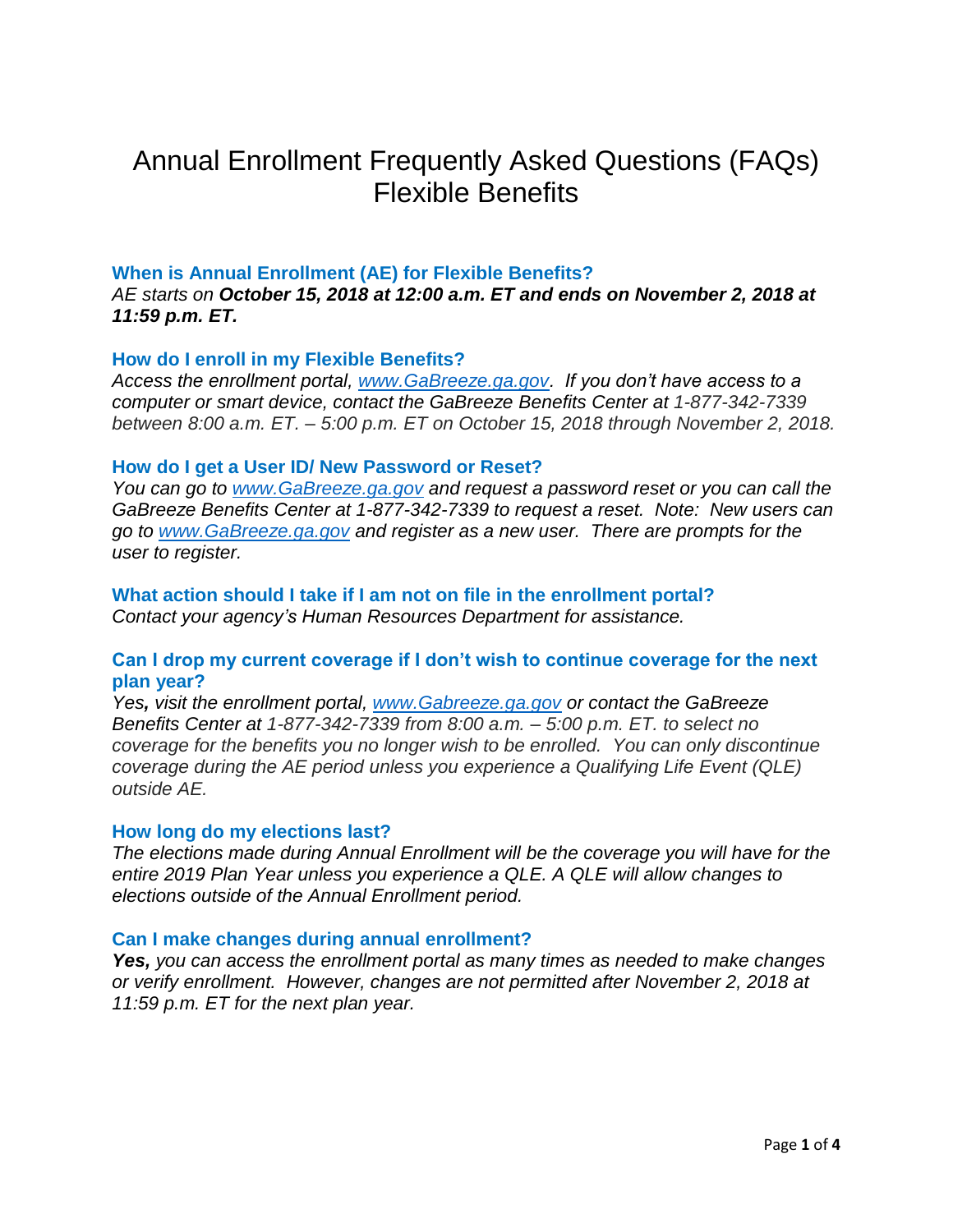# **Who do I contact if I have questions about enrollment or the Flexible Benefits options?**

*Contact the GaBreeze Benefits Center for enrollment questions. If you have questions regarding the flexible benefits options, please contact the flexible benefits vendors. Note: Most questions can be answered by reviewing the "You Decide" booklet. The "You Decide" booklet is available on the GaBreeze website, [www.GaBreeze.ga.gov](http://www.gabreeze.ga.gov/) or the Team Georgia website, [www.team.ga.gov.](http://www.team.ga.gov/)* 

# **I'm on leave without pay (LWOP), what happens to my flexible benefits?**

*A1* When you are on LWOP, you will receive a direct billing from GaBreeze for your flexible benefits. You must pay the premium(s) to avoid cancellation of your flexible Benefits.

*A2 If you are on FML without pay, you will receive a direct billing from GaBreeze. You will need to pay the direct billing to avoid cancellation of your flexible benefits. While out on FML without pay during the Annual Enrollment period, you will not be allowed to participate in Annual Enrollment. Once you return from FML, you will have 30 days to contact GaBreeze to re-enroll in your flexible benefits.*

## **How do I request a name change?**

*You must contact your Human Resources* department *to have your name changed.*

## **How will I know if my elections were recorded properly?**

*After you have completed your enrollment online you will receive a "Completed Successfully" message along with a confirmation number. Please review, confirm elections are accurate, print and maintain for your records. If you are enrolling through the call center you will receive a confirmation statement in the mail. You will also receive a confirmation of your enrollment via the email you provided to GaBreeze.*

## **What happens if I don't participate in Annual Enrollment?**

*If you are currently enrolled in benefits, these benefits will roll over to the next plan year. Note: Employees currently enrolled in the Flexible Spending Accounts (Health Care and Dependent Care) must actively enroll. The current designated amounts will not automatically rollover for the next plan year, January 1, 2019 – December 31, 2019. If employees do not make a Flexible Spending Account election during Annual Enrollment, Flexible Spending Account coverage will end December 31, 2018. This includes both Health Care Spending and Dependent Care Spending Accounts.*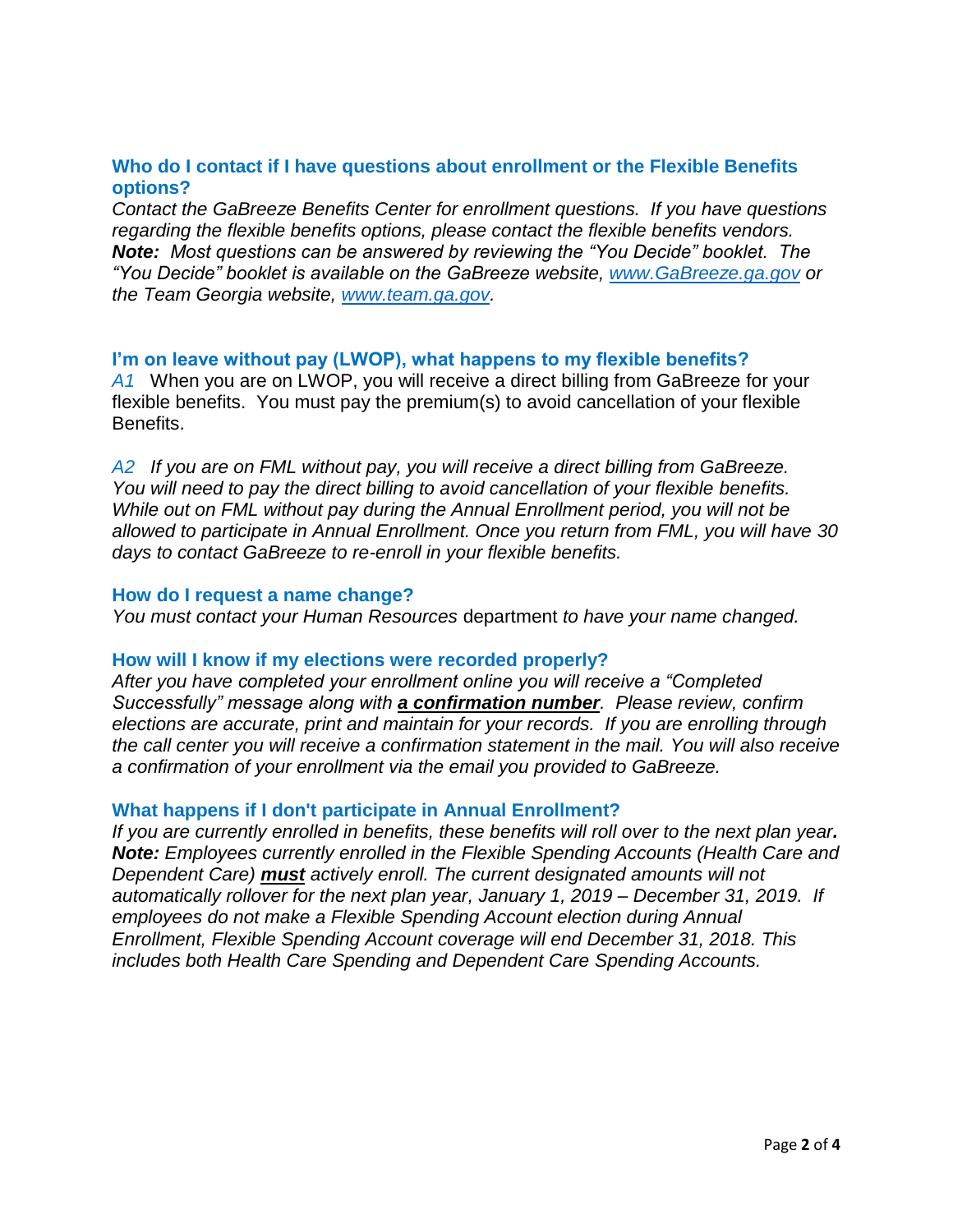## **I'm a Retiree, how do I keep my dental?**

*If there are no changes there's nothing for you to do, your benefit will continue through the next plan year.*

*Note: Retirees are encouraged to access the GaBreeze website or contact GaBreeze Benefits Center to review their dental plan. If a Retiree returns to an active benefit eligible position, they must access GaBreeze to re-enroll in the dental coverage.* 

## **Can I enroll or make changes to my health insurance through the GaBreeze enrollment portal?**

*No, employees and retirees will need to access the State Health Benefit Plan (SHBP) enrollment portal.*

#### **I'm a Retiree not currently enrolled in dental, how do I pick it up?**

*Retirees must be enrolled in a dental option prior to their retirement, to be eligible to participate in the Retiree Dental Option Change Period (ROCP).* 

# **I've added my dependents during AE. Do I need to submit their birth certificate and marriage license?**

*The DOAS Human Resources Administration- Flexible Benefits reserves the right to request documentation at a later date. Employees need to ensure that the names of the dependent(s) they want to cover are listed and are selected by checking the box next to their names. If a dependent's name is not checked, that dependent will not have coverage.* 

#### **How do I provide Evidence of Insurability?**

*If Evidence of Insurability is required, a message will appear on the employee's GaBreeze home page to access the Statement of Health (SOH) form. The Statement of Health is an electronic form. There are no paper SOH forms.*

#### **Can I cover my grandchildren?**

*You MUST have legal custody/guardianship.*

#### **Who can I cover under my benefits?**

*Please reference the "You Decide" booklet for the list of eligible dependents.*

## *How can I obtain dental and vision ID cards?*

*If you are enrolling for the first time or making changes, ID cards will automatically be mailed to you. Otherwise, contact the Flexible Benefits vendor or print an ID card from the vendor's website.*